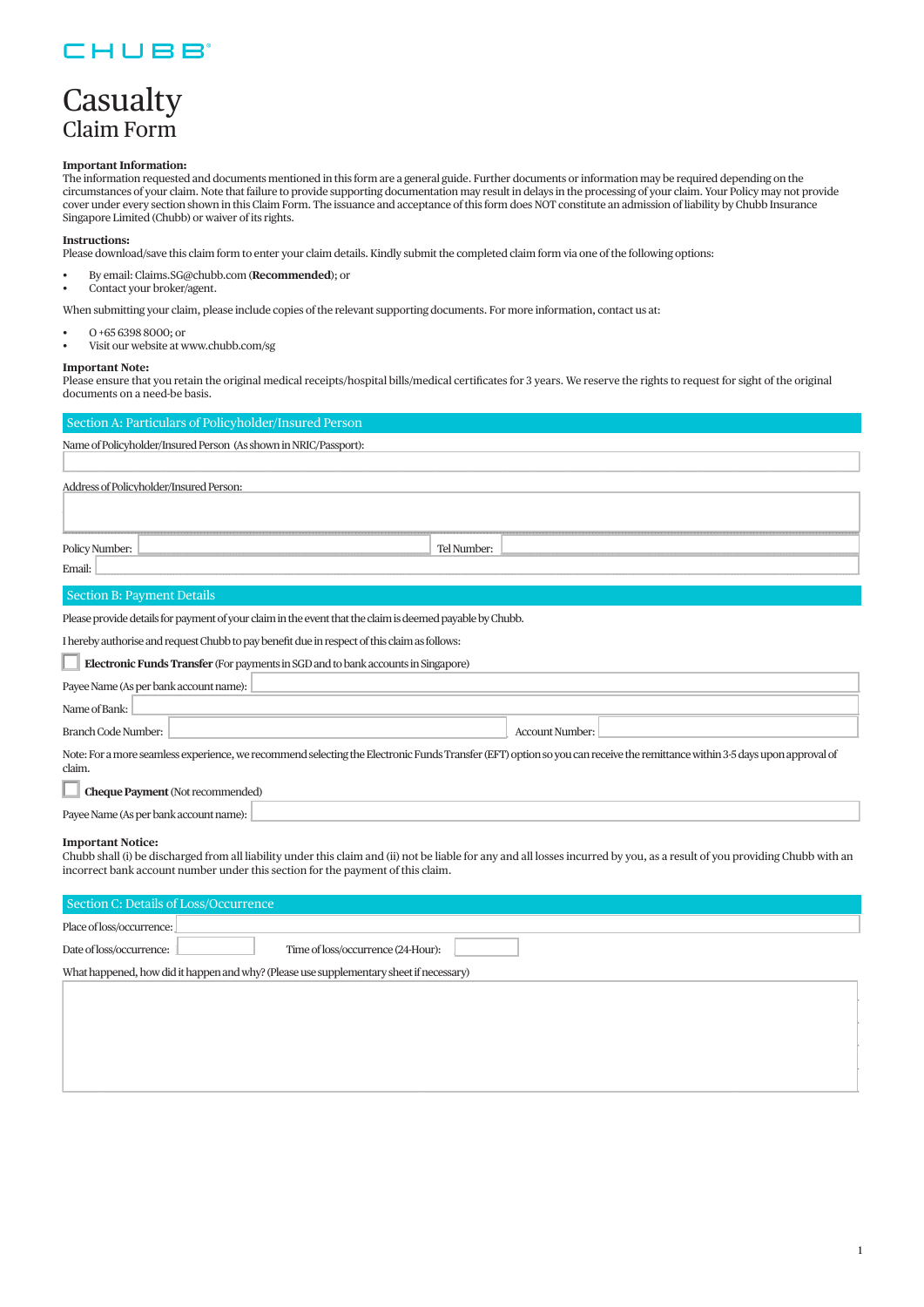#### Section D: Legal Liability

(Please use supplementary sheet if necessary)

| Details of all person(s) injured                |                               |     |                            |            |  |  |  |
|-------------------------------------------------|-------------------------------|-----|----------------------------|------------|--|--|--|
| Name, address and contact no. of person injured | Nature of<br>injuries/remarks | Age | Relationship to<br>insured | Occupation |  |  |  |
|                                                 |                               |     |                            |            |  |  |  |
|                                                 |                               |     |                            |            |  |  |  |

(Please use supplementary sheet if necessary)

| Details of all properties damaged                                                                               |                            |                                           |                                             |                                                                |  |  |  |
|-----------------------------------------------------------------------------------------------------------------|----------------------------|-------------------------------------------|---------------------------------------------|----------------------------------------------------------------|--|--|--|
| Name, address and contact no. of owner of property damaged                                                      | Relationship to<br>Insured | Name and extent<br>of property<br>damaged | Approximate<br>value of property<br>damaged | <b>Estimated cost</b><br>of repairs to the<br>property damaged |  |  |  |
|                                                                                                                 |                            |                                           |                                             |                                                                |  |  |  |
|                                                                                                                 |                            |                                           |                                             |                                                                |  |  |  |
| Has anyone contacted you regarding the incident?<br>N <sub>O</sub><br>Yes                                       |                            |                                           |                                             |                                                                |  |  |  |
| If Yes, please state details and attach all communications received from third party claimant(s).               |                            |                                           |                                             |                                                                |  |  |  |
| Section E: Any Other Insurance                                                                                  |                            |                                           |                                             |                                                                |  |  |  |
| Are there any other policies of insurance in force covering you or the subject matter in respect of this event? |                            |                                           | Yes                                         | N <sub>O</sub>                                                 |  |  |  |
| If Yes, please specify below.                                                                                   |                            |                                           |                                             |                                                                |  |  |  |
| Name and address of insurance company(s)                                                                        |                            |                                           |                                             | Policy no(s).                                                  |  |  |  |
|                                                                                                                 |                            |                                           |                                             |                                                                |  |  |  |

Are you claiming under any of the policies listed above? No